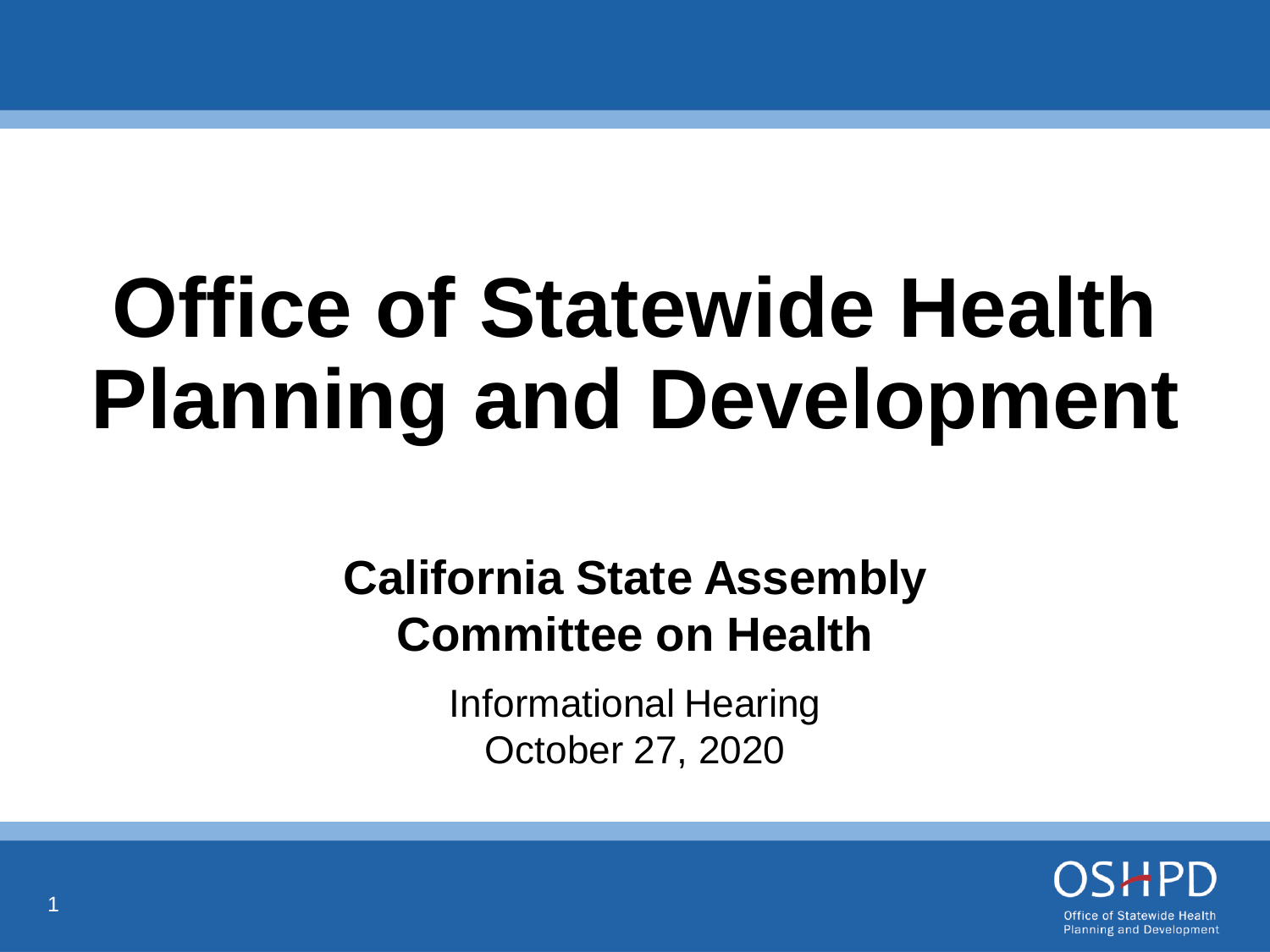#### Healthcare Payments Data Program (HPD) Timeline



Use and maintenance of the system

**2024+**

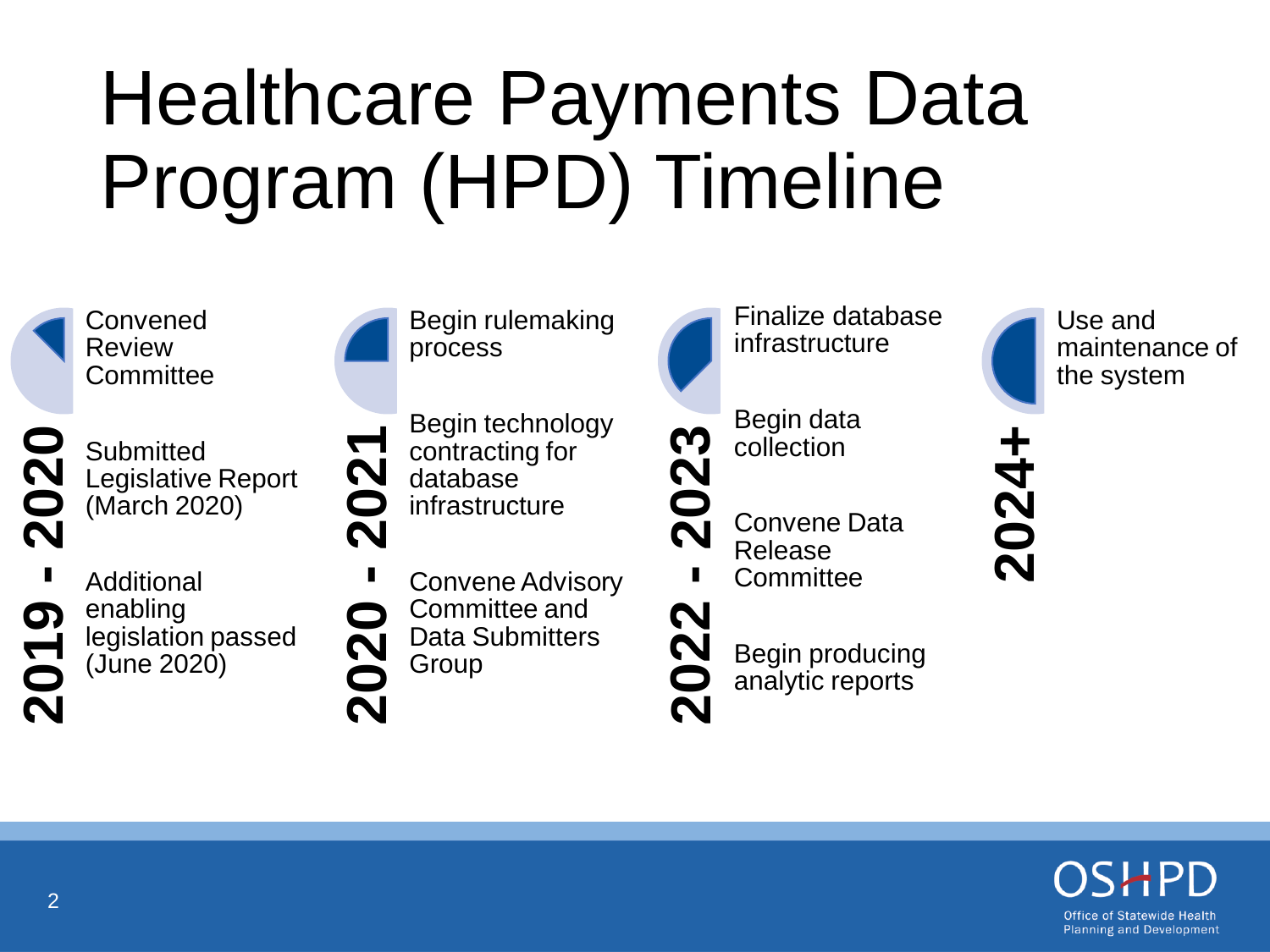#### Patient Utilization Data

| <b>Data Type</b>                                                   | <b>Frequency</b> | <b>Hospital</b> | <b>Clinic</b> | <b>Records</b><br>per Year |
|--------------------------------------------------------------------|------------------|-----------------|---------------|----------------------------|
| Inpatient Discharges -<br>Health and Safety (H&S) Code §127735     | Semi-Annual      | 445             |               | 3.8 million                |
| Ambulatory Surgery Visits -<br>H&S Code §128737                    | Quarterly        | 358             |               | 2.1 million                |
| <b>Emergency Department Visits -</b><br>H&S Code §128736           | Quarterly        | 315             |               | 12.7 million               |
| "Freestanding" Ambulatory Surgical Clinics -<br>H&S Code §128737*  | Quarterly        |                 | 33            | 94,000                     |
| Coronary Artery Bypass Graft Surgery -<br>H&S Code §128745         | Semi-Annual      | 124             |               | ~20,000                    |
| Elective Percutaneous Coronary Intervention -<br>H&S Code §1256.01 | Quarterly        | 11              |               | $-2,800$                   |

\*Only ambulatory surgery centers operating under a hospital license are required to report data to OSHPD.

Office of Statewide Health **Planning and Development**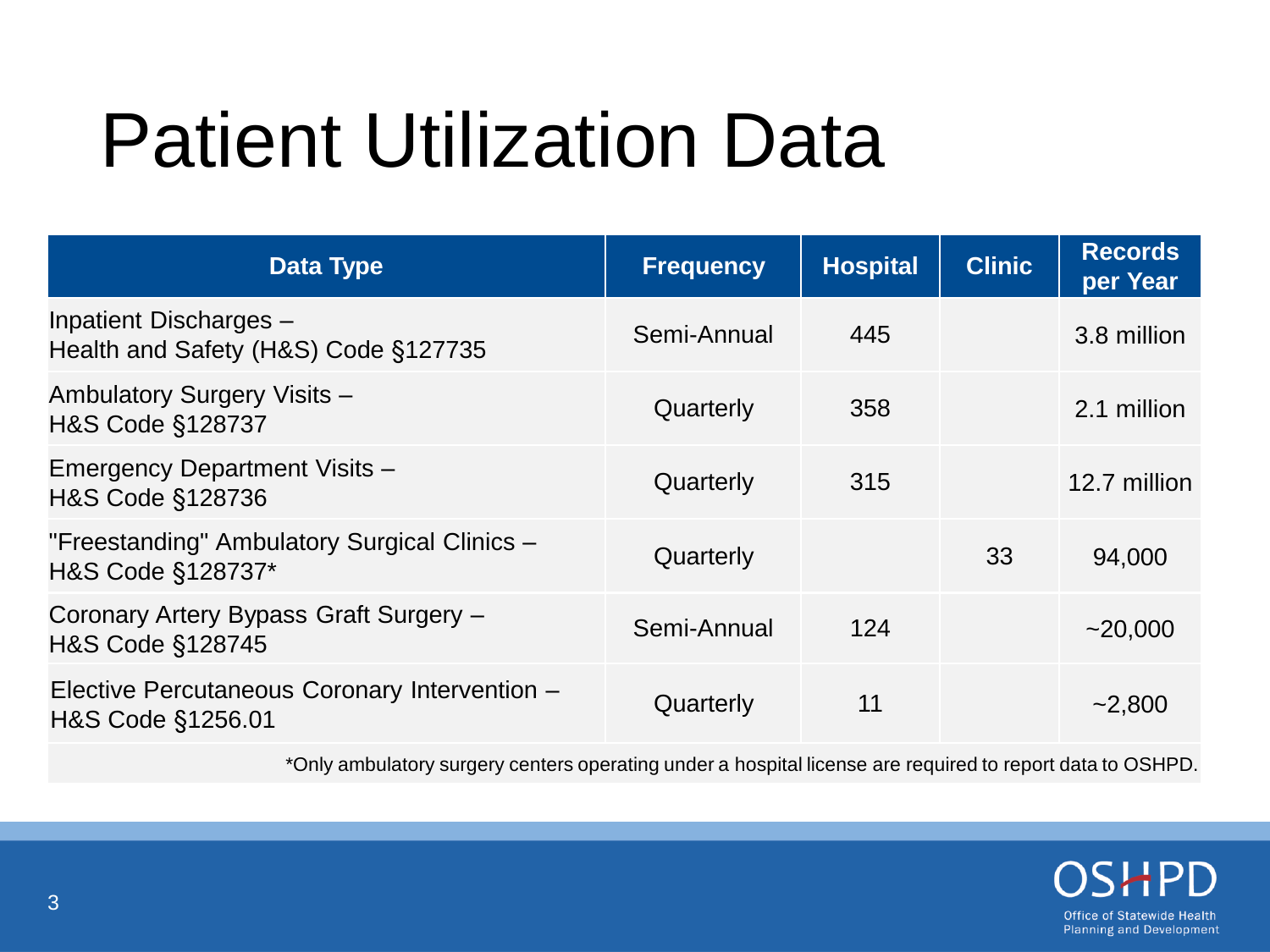#### Facility Utilization & Financial Data

| <b>Data Type</b>                                         | <b>Frequency</b><br><b>Submitted</b> | <b>Hospital</b> | Long<br><b>Term</b><br><b>Care</b> | <b>Clinic</b>                 |                  | <b>Home</b>                   |              |
|----------------------------------------------------------|--------------------------------------|-----------------|------------------------------------|-------------------------------|------------------|-------------------------------|--------------|
|                                                          |                                      |                 |                                    | <b>Primary</b><br><b>Care</b> | <b>Specialty</b> | Health $\&$<br><b>Hospice</b> | <b>Total</b> |
| <b>Utilization Reports</b>                               | Annual                               | 503             | 1,375                              | 1,449                         | 710              | 3,685                         | 7,722        |
| <b>Financial Disclosure</b><br><b>Reports (Detailed)</b> | Annual                               | 445             | 1,375                              |                               |                  |                               | 1,820        |
| Utilization-Financial<br>Reports (Summary)               | Quarterly                            | 445             |                                    |                               |                  |                               | 445          |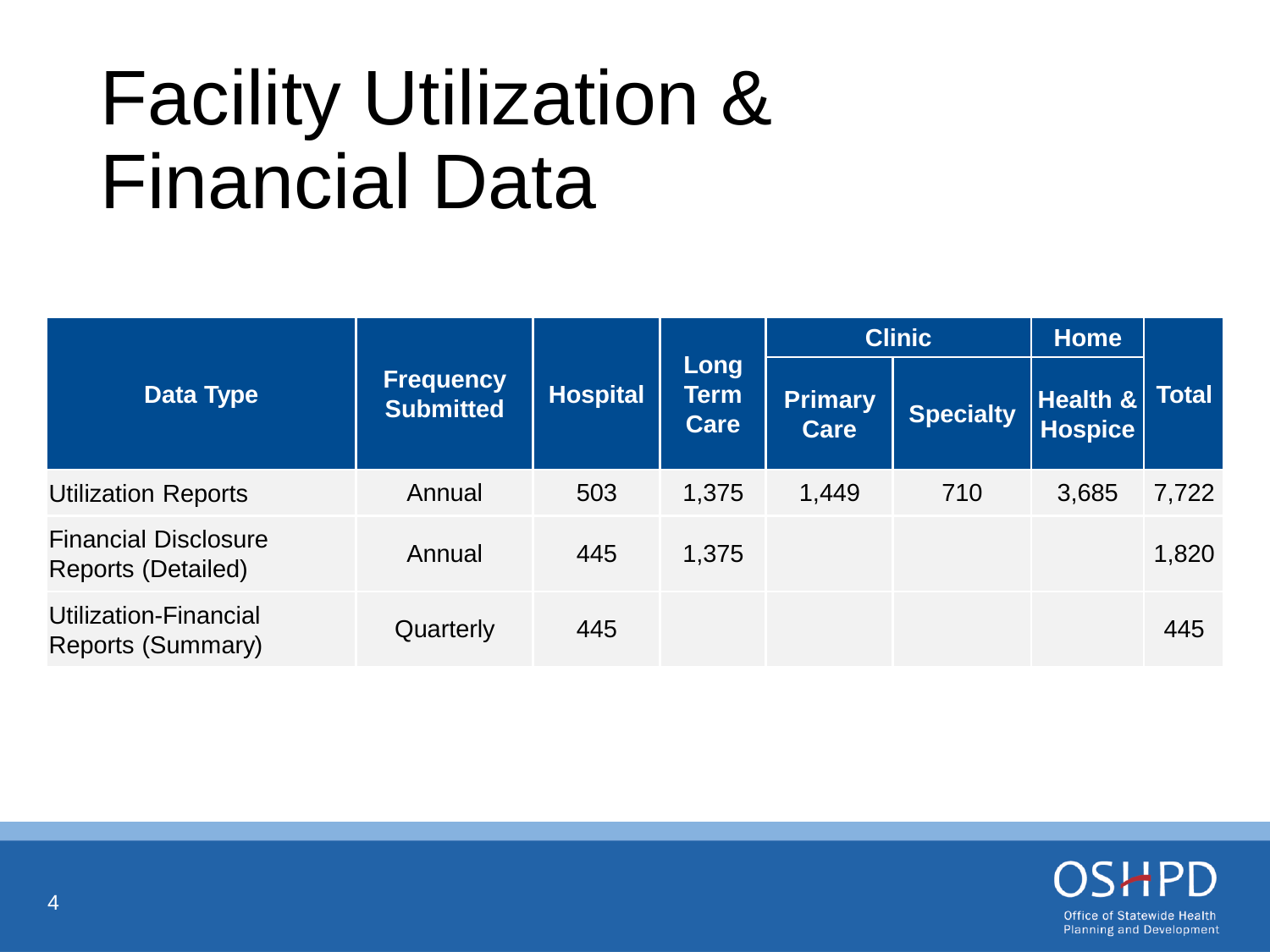### Cost Transparency Data

| <b>Data Type</b>                                                     | <b>Frequency</b><br><b>Submitted</b> | <b>Hospitals</b><br><b>Submitting</b> | <b>Drug Products</b><br><b>Received</b> |  |
|----------------------------------------------------------------------|--------------------------------------|---------------------------------------|-----------------------------------------|--|
| 25 Common Out-Patient Procedures -<br>H&S Code §1339.56              | Annual                               | 406                                   |                                         |  |
| Chargemasters $-$<br>H&S Code §1339.51                               | Annual                               | 406                                   |                                         |  |
| Fair Pricing Policies and Patient Applications -<br>H&S Code §127400 | <b>Biennial</b>                      | 406                                   |                                         |  |
| Community Benefit Plans* -<br>H&S Code §127340                       | Annual                               | 228                                   |                                         |  |
| *Non-profit hospitals; exempts rural hospitals                       |                                      |                                       |                                         |  |